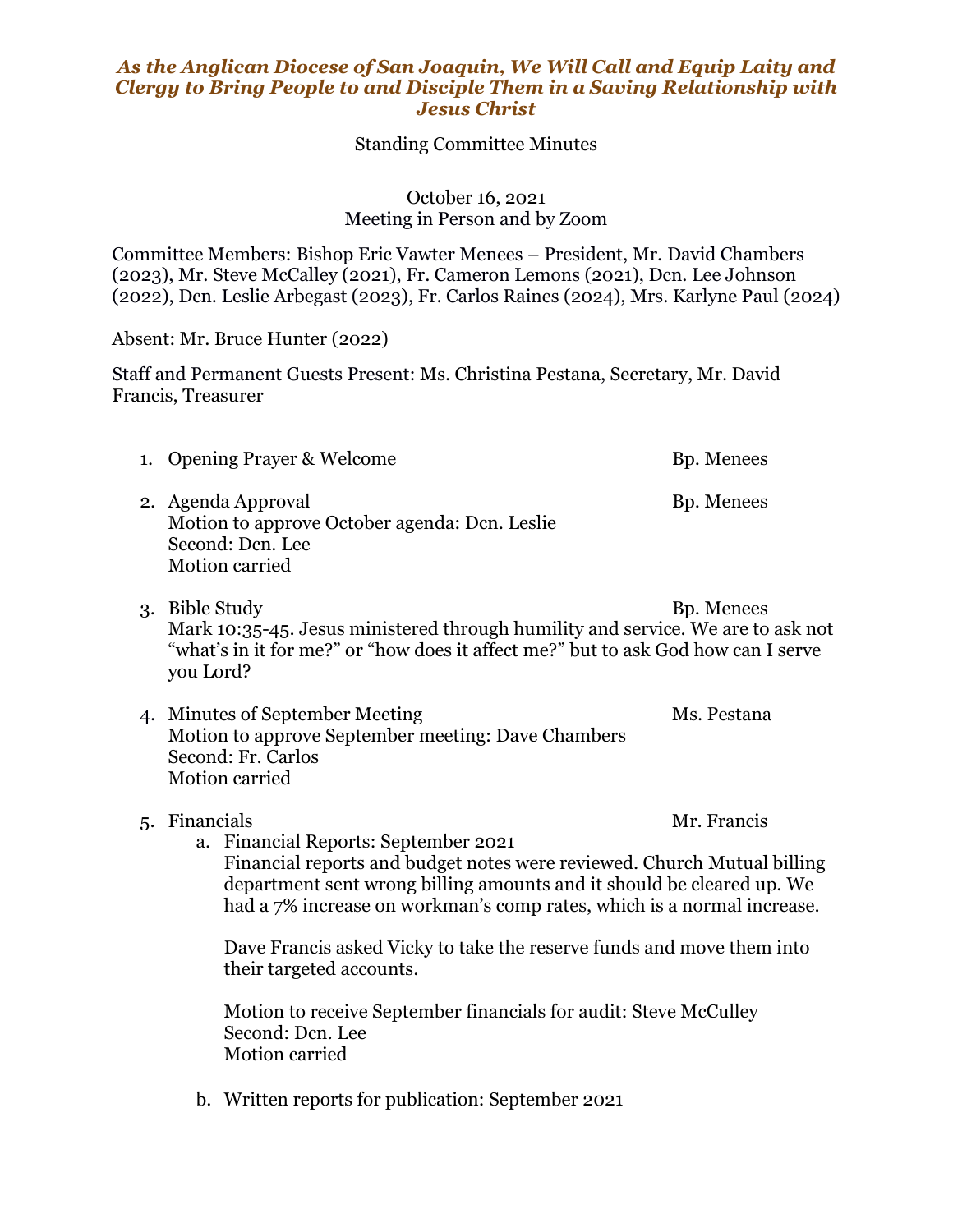## *As the Anglican Diocese of San Joaquin, We Will Call and Equip Laity and Clergy to Bring People to and Disciple Them in a Saving Relationship with Jesus Christ*

Motion to approve written report for posting: Dcn. Leslie Second: Steve McCulley Motion carried

- c. Update on changing banks Ms. Pestana We are moving forward with changing banks. We will keep the ADHC funds in Wells Fargo until the final audit of ADHC related to the TEC lawsuit is complete.
- 6. 2020 Audit report recommendations and actions Mr. Francis We received suggestions from the audit to ensure best practices for operations and reviewed the processes in place to address these.
- 7. Insurance Requirements for Congregations Mr. Francis The insurance policies we've had currently include Directors & Operators, multiperil and commercial umbrella. If a church does not own any real property, they only need to have coverage for items owned. Currently, items (vestments, pews, etc.) you are required to have a policy for every location where these are kept. The diocesan umbrella policy through Church Mutual automatically requires a \$10,000 policy. For St. Martens, the underwriter agreed to reduce this to \$5,000. St. Mary the Virgin has a similar situation. Once the lawsuit with Antonio is completed, we can move to an affinity policy instead of an umbrella policy.
- 8. Ministry Grant Requests Bp. Menees

a. St. Paul's, Visalia

Two-year grant request (\$10/yr) to renew camping ministry in the diocese. Looking to partner with St. Paul's, the Diocese and Camp San Joaquin committee to provide scholarships for camps and coordinate this ministry.

Committee moved to grant a \$10,000 grant for 2022 for St. Paul's. Second: Dcn. Lee Motion carried Christina to complete a \$10,000 check request for St. Visalia

b. Caminemos Juntos

Committee moved to award \$2,000 grant to Caminemos Juntos/ Greenhouse Movement. Second: Fr. Carlos Motion carried Christina to complete a \$2,000 check request for Greenhouse Movement.

c. Ascension, Bakersfield Committee moved to award \$1,500 grant to Ascension Second: Steve McCulley Motion carried Christina to complete a \$1,500 check request for Ascension Bakersfield.